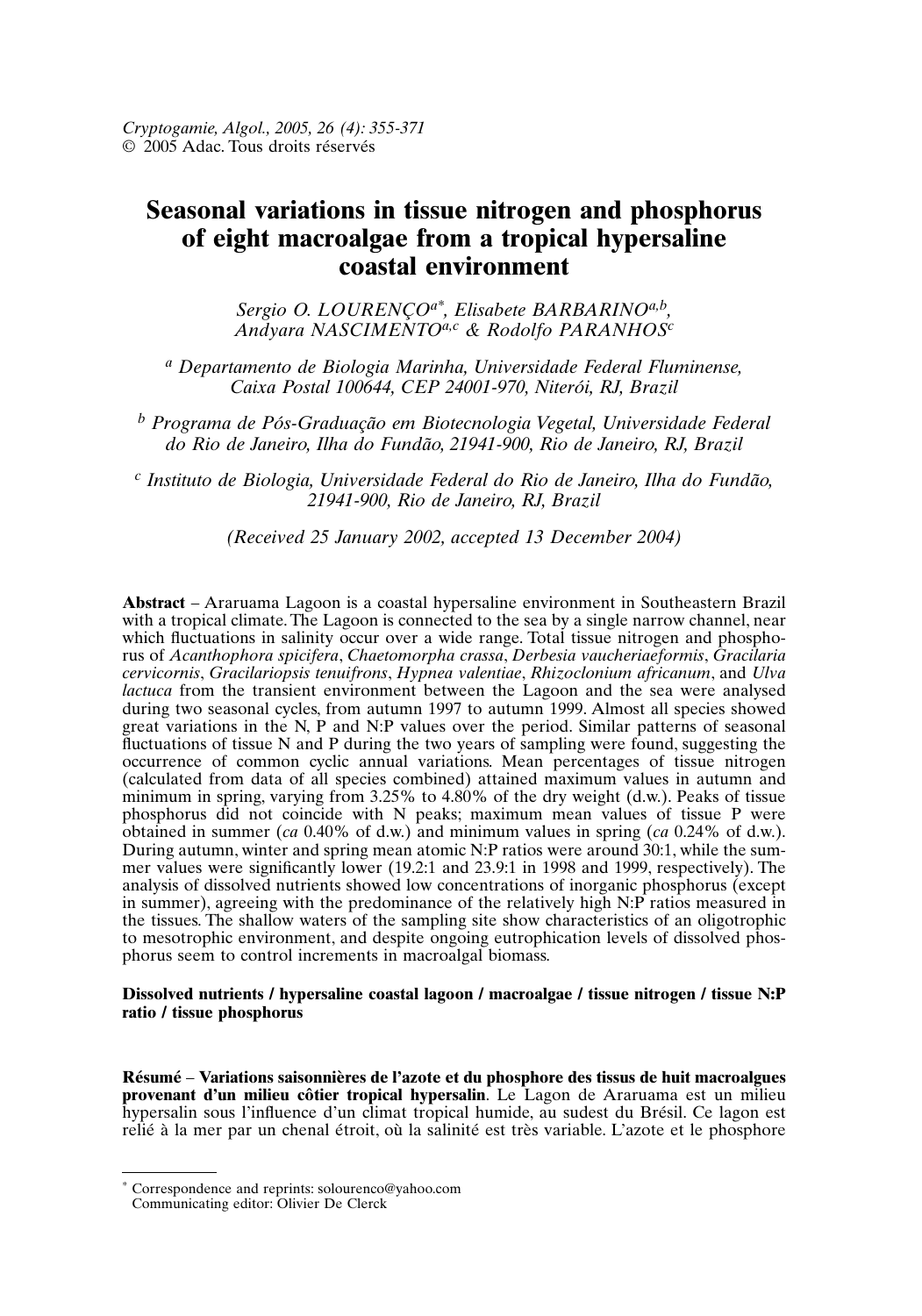totaux du tissu (N<sub>tissu</sub> et P<sub>tissu</sub>) des algues *Acanthophora spicifera, Chaetomorpha crassa,*<br>Derbesia vaucheriaeformis, Gracilaria cervicornis, Gracilariopsis tenuifrons, Hypnea valen*tiae*, *Rhizoclonium africanum*, et *Ulva lactuca*, provenant de l'interface lagon-mer, ont été analysés pendant deux cycles saisonniers, de l'automne 1997 à l'automne 1999. Presque toutes les espèces présentent de grandes variations en N, P et du rapport N:P pendant cette période. Des variations saisonnières similaires des N et P tissulaires ont été observées durant la même période d'échantillonage, ce qui suggère un cycle annuel de variations commun. Le pourcentage moyen de l'azote tissulaire (calculé à partir de l'ensemble les données) a atteint des valeurs maximales en automne et minimales au printemps, de 3,5 % à 4,80 % du poids sec (p.s.). Les pics de phosphore tissulaire ne correspondent à ceux de l'azote. Les valeurs maximales de phosphore tissulaire ont été obtenues en été (0,40 % p.s.) et les valeurs minimales au printemps (0,24 % p.s.). Pendant l'automne, l'hiver et le printemps, la moyenne du rapport atomique N:P s'établit autour de 30:1, alors que les valeurs de l'été sont significativement moindres (19,2:1 et 23,9:1 en 1998 et 1999 respectivement). L'analyse des nutriments dissous a montré des concentrations très basses du P<sub>inorg.</sub> (sauf en<br>été), en accord avec la prédominance des rapports N:P relativement élevés mesurés dans les tissus. Les zones peu profondes des sites d'échantillonage présentent des caractéristiques d'un environnement oligotrophe à mésotrophe, et en dépit d'une eutrophisation en cours, le niveau du phosphore dissous semble contrôler l'augmentation de la biomasse des macroalgues.

**Nutriments dissous / lagon hypersalin côtière / macroalgues / azote du tissu / rapport N:P de tissu / phosphore de tissu**

#### **INTRODUCTION**

Growth of macrophytes and phytoplankton in tropical coastal waters is generally limited by nutrient availability (Lapointe & Duke, 1984). Urbanisation of coastal areas has greatly increased the inputs of nitrogen and phosphorus into many aquatic systems, with resultant impacts at the population and ecosystem level (Valiela *et al.*, 1990). Increased abundance of nuisance macroalgae is among the direct consequences of nutrient loading.The macroalgae that proliferate under these circumstances may become important primary producers in coastal embayments or may outcompete preferred species (Rivers & Peckol, 1995). Opportunistic algae are capable of uptake, assimilation, and storage of large amounts of nitrogen in areas of high N loading, resulting in low water-column concentrations of nutrients (Peckol *et al.*, 1994), mainly in shallow environments.

Monitoring of water-column nutrient concentrations is the traditional method used to indicate nutrient enrichment, and effects on the primary producers are inferred. However, monitoring the concentration of total N and P in the tissue of macroalgae may be a more useful indicator of enrichment or eutrophication potential (Fong *et al*, 1994). In particular, tissue N of the algae is a better indicator of N supply than any other estimate of growth or biomass accumulation (Fong *et al.*, 1998). Macroalgae respond to nutrient enrichment by taking up nutrients, growing, and storing "excess" nutrients for future growth (Hanisak, 1979; Fujita, 1985; Björnsäter & Wheeler, 1990).Thus, total nutrient concentration in the algal tissue integrates the nutrient regime over some period of time (Wheeler & Björnsäter, 1992). Results of both modelling and experiments suggest that foliose green macroalgae may be especially useful indicators for assessing nutrient enrichment as they are opportunists with very fast nutrient uptake and growth rates, as well as a large internal storage capacity for nutrients (Duke *et al.*, 1989).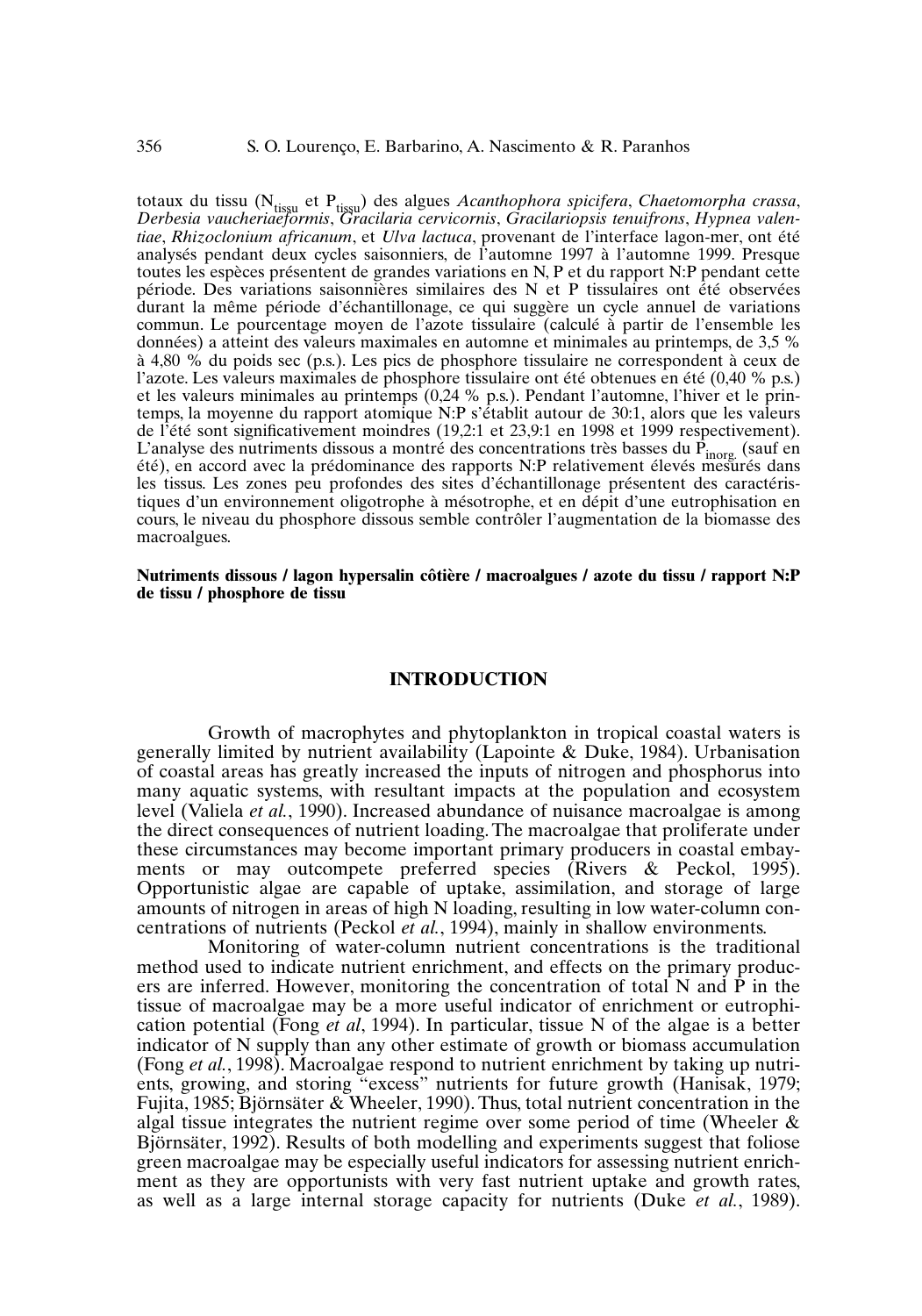Monitoring of tissue nutrients to detect enrichment could occur at less frequent intervals than monitoring of the water-column nutrients, and allows a more accurate evaluation of the nutrient status of the macroalgae. A sequential enrichment/starvation study demonstrated that, following enrichment, internal stores of nutrients within the tissue of *Enteromorpha* spp. were not depleted for up to 10 days (Fujita, 1985). A simulation model of *Enteromorpha* spp. from lagoons in southern California suggests that the time lag between nitrogen uptake and growth may be as long as 20 days (Fong *et al.*, 1994).

Studies on tissue N and P content of macroalgae have been carried out predominantly in temperate (Wheeler & Björnsäter, 1992; Peckol *et al.*, 1994), warm temperate (Fong *et al.*, 1993) and subtropical coastal environments (Hanisak, 1993). Those studies have shown wide fluctuations in the tissue content of N and P, which could be related to changes in climate and nutrient availability during the year. In contrast, there are few reports on tissue N and P of algae from tropical environments (Schaffelke, 1999; Fong *et al.*, 2001) and virtually no information on macroalgae from hypersaline coastal lagoons.

The Araruama Lagoon, Brazil (22.7°-23.0°S, 42.0°-42.4°W) lies parallel to the coast of Rio de Janeiro State (Fig. 1) and is connected to the sea by a single narrow channel, which dramatically dampens the water exchange. There is a negligible river runoff relative to the large volume, making the lagoon one of the largest permanently hypersaline lagoons of the world (Kjerfve *et al.*, 1996).

The macroalgal flora of Araruama Lagoon is composed of 98 species, and the majority occur in areas strongly influenced by the sea. In the inner areas of the Lagoon, species tend to attain lower and extremely variable biomass (Reis  $\&$ Yoneshigue-Valentin, 1996). Local macroalgae have to respond to extreme environmental conditions resulting from the hypersalinity, high temperatures and reduced availability of hard substrata. These characteristics make the Araruama Lagoon a unique system, deserving specific studies to clarify its dynamics. Considering the local climatic stability, we hypothesised that the seaweeds of Araruama Lagoon would show no significant variations in their contents of tissue N and P throughout the year. The local flora would show a different pattern compared to seaweeds of temperate environments, which typically show seasonal variations in their tissue components.

In this study we report the seasonal variations of nitrogen, phosphorus and N:P atomic ratio of the most abundant macroalgal species of the Araruama Lagoon. We establish relationships among the trends observed in algal N and P contents and the concentrations of dissolved nutrients in the system, variations in salinity, and physical characteristics of the sampling site.

## **MATERIALS AND METHODS**

## **Study site**

Araruama Lagoon is the largest hypersaline coastal lagoon of Brazil, measuring 210 km<sup>2</sup> (in addition to  $65 \text{ km}^2$  of adjacent salt-producing ponds), a mean depth of 3.0 m (maximum depth of 17 m), and a water volume of  $0.618 \text{ km}^3$ (Fig. 1). As a result of a semiarid climate and a negative water balance (evaporation: precipitation balance  $= 1.3:1$ ), Araruama Lagoon is one of the largest permanently hypersaline coastal lagoons in the world, with a mean salinity of 52 psu (Kjerfve *et al.*, 1996).The lagoon is connected to the ocean via a single 14-km long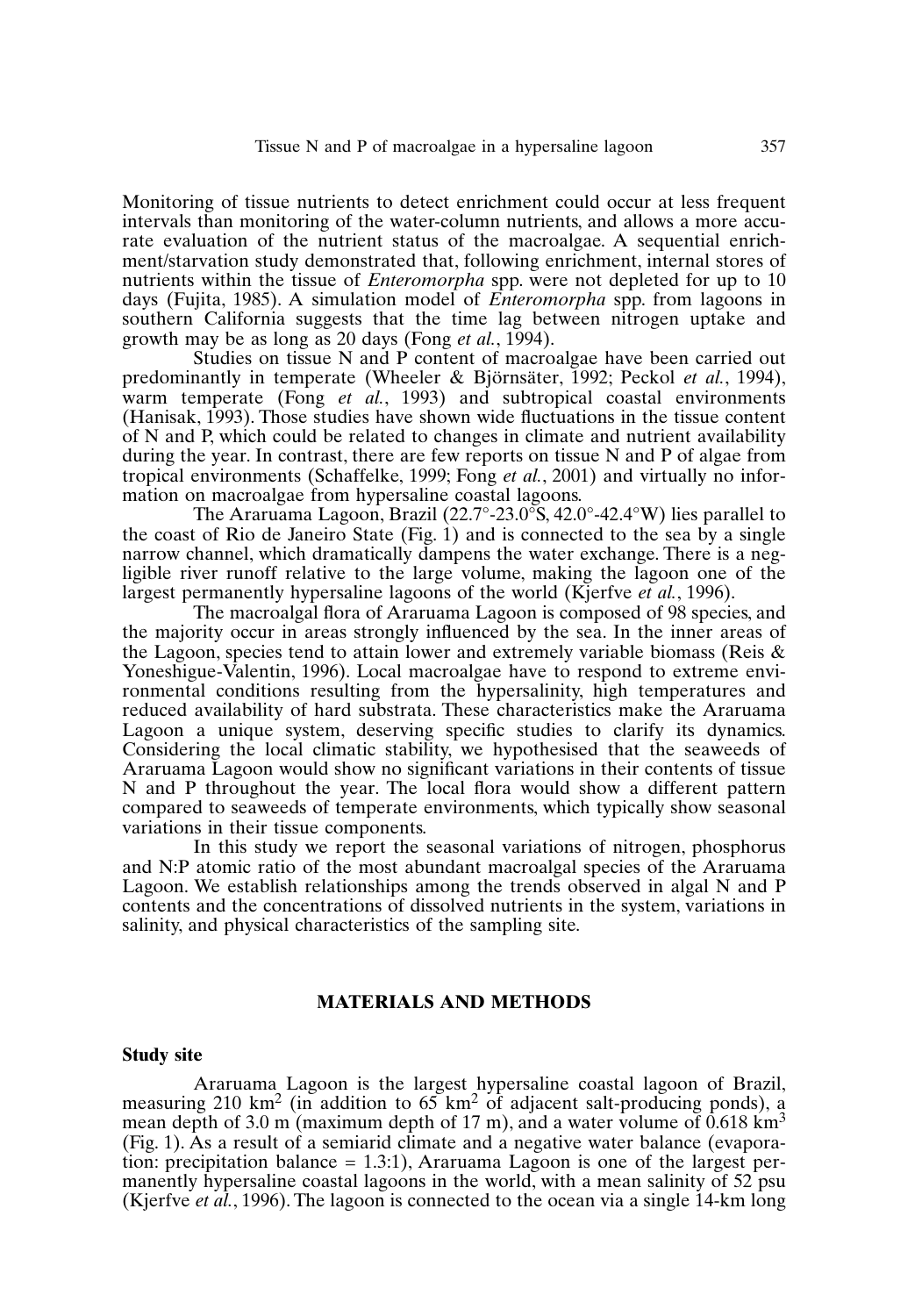

Fig. 1. Sampling site in the study area.  $* =$  Sampling site.

channel, "canal de Itajuru", which crosses a town, Cabo Frio. The current human population in the lagoon drainage basin is 200,000 and varies seasonally and during weekends, since the lagoon region is a major recreation area. In summer, the region receives more than one million tourists. Virtually all wastewater of the region drains to the lagoon without treatment (Kjerfve *et al.*, 1996).The sandy sediments between 0 and 3 m water depths are rich in carbonates and relatively poor in organic carbon. Abundant deposits of 2-4 cm-shells in length of the bivalve *Anomalocardia brasiliensis* are found in the surface sediments (Baeta Neves, 1983). The shells serve as a favourable substrate for biofilms and patchily distributed microphytobenthos populations with a mat thickness of 1 to 3 mm (Knoppers *et al.*, 1996). The microphytobenthos consists mainly of cyanobacteria, and represents the dominant autotrophs of the Araruama Lagoon (Baeta Neves, 1983).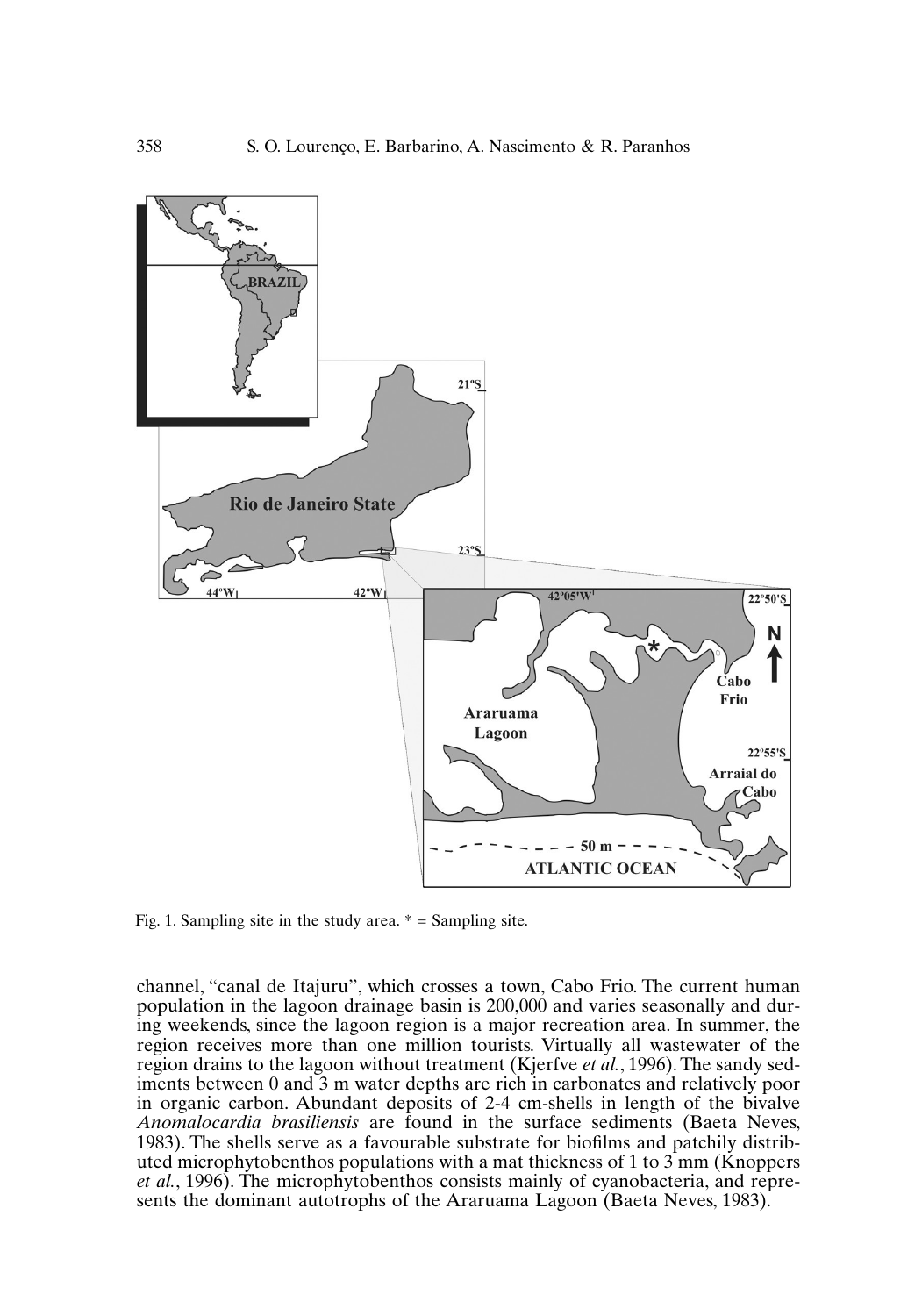#### **Algae studied**

In this study eight macroalgal species were analysed.The identification of the macroalgae was carried out following the checklist of Wynne (1998).

Green algae: *Derbesia vaucheriaeformis* (Harv.) J. Agardh (Order Bryopsidales), *Chaetomorpha crassa* (C. Agardh) Kütz., *Rhizoclonium africanum* Kütz. (Order Cladophorales), and *Ulva lactuca* L. (Order Ulvales).

Red algae: *Acanthophora spicifera* (Vahl) Børgesen (Order Ceramiales), *Gracilaria cervicornis* (Turner) J. Agardh, *Gracilariopsis tenuifrons* (C.J. Bird & E.C. Oliveira) Fredericq & Hommers. (Order Gracilariales), and *Hypnea valentiae* (Turner) Mont. (Order Gigartinales).

## **Sampling**

Sampling began in June 1997 and continued through June 1999 (austral autumn). The samples were collected seasonally for a total of 9 events, and each event occurred in the last 3 weeks of each season. The sampling site was located near the Itajuru Channel (Fig. 1), where both the number of species and macroalgal biomass are maximum in the Lagoon (Reis & Yoneshigue-Valentin, 1996). That part of the Lagoon is subject to more oceanic influence, which includes small tidal variations and lower salinity. The sampling site corresponds to a transitional environment between a hypersaline lagoon and the sea, but salinity is predominantly higher than 40 psu. Except for *U. lactuca*, which often floats, the other species are found either attached to the few small rocks of the sampling site or partially buried in the sediment (water column between 0.4 to 0.8 m).

Whole thalli of adult plants were collected in the early morning and washed in the field with the water of the Lagoon, in order to remove epiphytes, sediment and detritus. At least 10 whole plants of each species were collected at each site, independent of the size of individual plants. All species were typically found at the same specific points in the site throughout the study (e.g. *D. vaucheriaeformis* was sampled always at the same rocks near the Itajuru Channel; *Chaetomorpha crassa* was found always partially buried in the sediment close to a small artificial creek located in the south area of the sampling site). The plants were packed in plastic bags and kept on ice until return to the laboratory (less than one hour). In the laboratory, samples were gently brushed under running seawater, rinsed with distilled water, and dried at  $60^{\circ}$ C for at least three days and until constant weight. The dried material was ground into a powder and kept in desiccators containing silica-gel at room temperature until the chemical analysis. At the time of each collection of macroalgae, four 250 ml-water samples  $(n = 4)$ for dissolved nutrient analysis were taken from 15 - 20 cm below the water surface, as well as measurements of local temperature at the same depth. The samples of water were filtered (0.45  $\mu$ m pore) and kept at  $-20^{\circ}$ C for spectrophotometric determinations of ammonia, nitrate, and nitrite (Parsons *et al.*, 1984), phosphate and urea (Grasshoff *et al.*, 1983).

#### **Tissue analysis**

Total N and P were determined in algal tissue after peroxymonosulfuric acid digestion, using a Hach digestor (Digesdhal ®, Hach Co.) (Hach *et al.*, 1987). This was probably the first time that this method was used with macroalgal samples. Samples containing 50 to 200 mg (dry matter) were digested with 4 ml concentrated sulphuric acid (Merck Co.) at 440°C, for 3 minutes (or until visible destruction of the material). After this, 17 ml of 30% hydrogen peroxide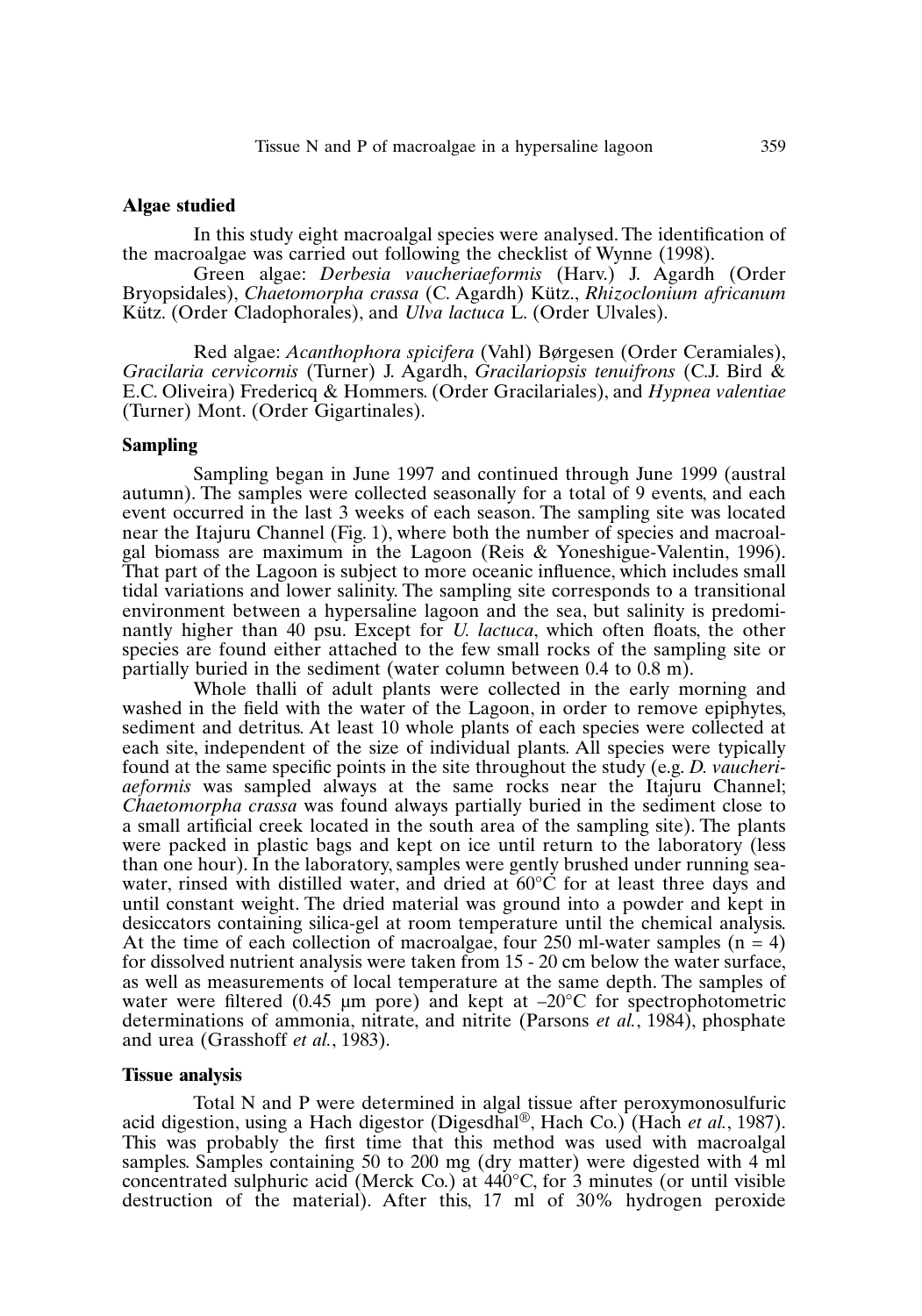(Merck Co.) were added to the sample at a flux of 3.0 ml per minute, using a capillary funnel. Samples were boiled for one minute more after the complete addition of hydrogen peroxide, in order to evaporate the residual hydrogen peroxide. In these digestion conditions all nitrogen present in a sample is converted to ammonia, and phosphorus is converted to phosphate. Samples were cooled at room temperature and diluted with ultra-pure water (Milli- $\dot{Q}^{\textcircled{\tiny{\textcirc}}}$  water) to 100 ml. For nitrogen analysis, 2.5 ml of the diluted samples were collected and diluted to 12.5 ml and reacted with polyvinil alcohol<sup>®</sup> (2 drops), mineral stabilizer<sup>®</sup> (2 drops), and Nessler reagent ® (0.5 ml) (Hach Co.). For phosphorus analysis, 1.0 ml of the diluted samples was collected and diluted to 25 ml with ultra-pure water and reacted with PhosVer phosphate reagent ® (Hach Co.). The use of digestion and analysis of nitrogen after Hach *et al.* (1987) yields the same results for a large set of samples (pure proteins, amino acid standards, manure, vegetables, meat, liquid samples, etc.) compared to the traditional Kjeldahl method (Watkins *et al.*, 1987). The use of the Hach procedures has the advantage of allowing the use of the same digested sample for other analysis, such as total phosphorus. After digestion the sample is stable for N analysis for 28 days and for 24 hours for phosphorus analysis, if kept at 2-8°C.

For each species in each sampling period at least four independent (from different plants) measurements of tissue N and P were performed, but in some cases five or six analyses were done  $(4 \le n \le 6)$ .

#### **Statistical analysis**

The results for each species separately and for total measurements for all species combined were analysed by single-factor analysis of variance (ANOVA) with significance level  $\alpha = 0.05$  (Zar, 1996) followed, where applicable, with a Tukey's multiple comparison test.Time was the only factor considered in ANOVA.

## **RESULTS**

Mean salinity ranged from 44.0 to 51.5 (Tab. 1). No clear relationship between salinity and seasons was found.

Among the dissolved nutrients analysed, nitrite showed the lowest concentrations, with an overall mean value of  $0.36 \pm 0.17 \,\mu\text{M}$ . Dissolved urea showed minor variations in the measurements throughout the two years of sampling, with a mean value of  $0.57 \pm 0.17$  µM. During the first year of sampling (autumn 1997) – summer 1997/98) nitrate concentrations showed minor fluctuations, varying around 1.5  $\mu$ M; however, in the second year of sampling, nitrate levels attained the maximum (winter and spring 1998, around 3.1  $\mu$ M) and the minimum (autumn 1998 and summer 1999, around 0.60 µM) values measured during the study. Ammonia and phosphate showed similar trends of variation, with stability in the concentrations from autumn to spring, and peaks in summer.Total dissolved nitrogen reached higher values in summer. The N:P ratio of the dissolved components in water showed high values in spring due to low concentrations of phosphate, and lower values in summer due to high concentrations of ammonia (Tab. 1).

Nitrogen and phosphorus content and N:P ratio varied greatly over time in the algal tissues. Algae tended to attain maximal percentage of tissue nitrogen in autumn, and minimal values in spring. This general description is exemplified by *U. lactuca*, *G. tenuifrons* and *H. valentiae* (Fig. 2A), visually the three most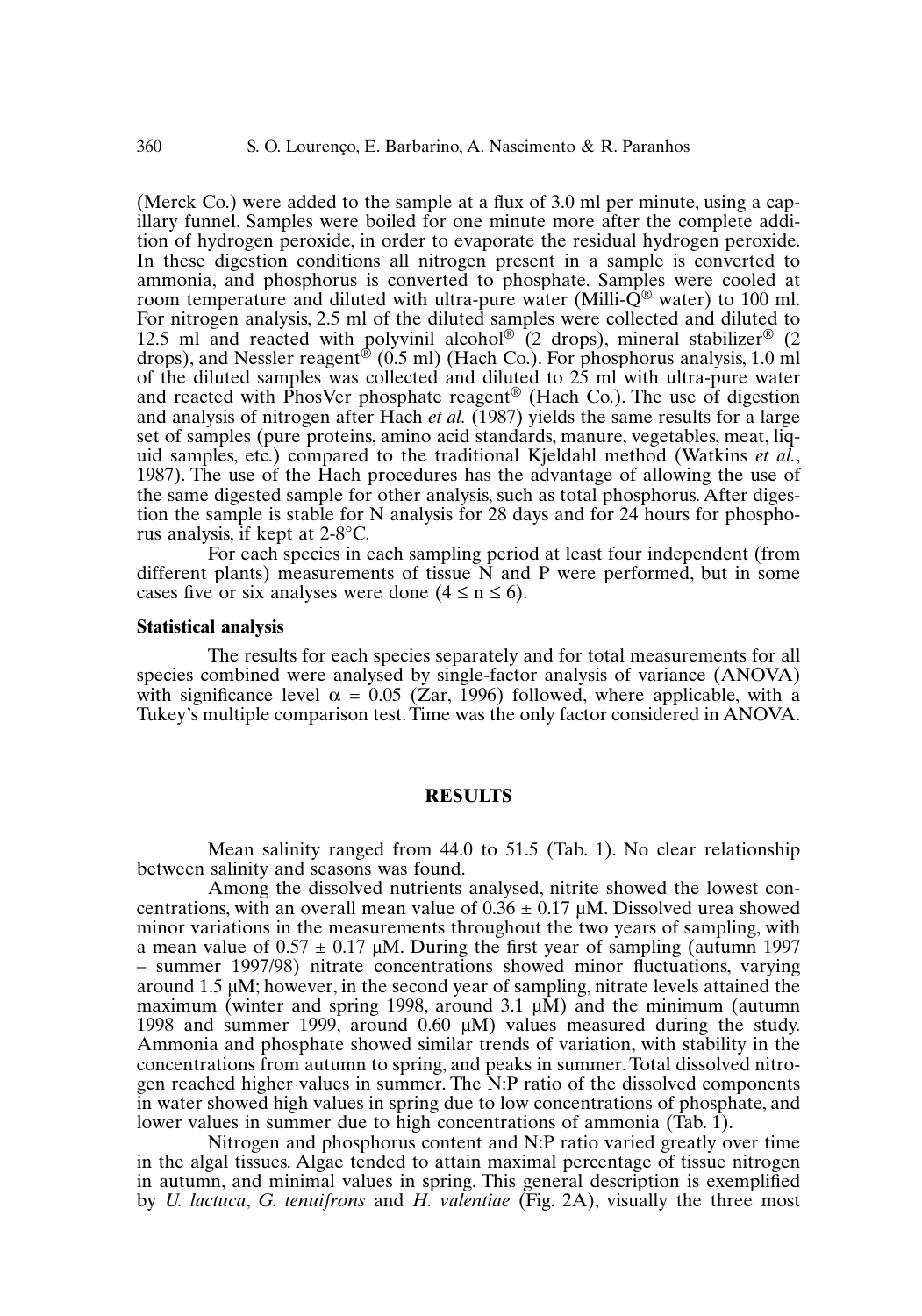Table 1. Measurements of salinity and dissolved nutrients at the sampling site in Araruama Lagoon. Data represent the mean  $\pm$  standard deviation (n = 4) and are expressed as  $\mu$ M, except for salinity (psu) and N:P ratio (no units).

| Parameter               | Autumn<br>1997 | Winter<br>1997                                                                                                                  | Spring<br>1997                          | <b>Summer</b><br>1998/1999 | Autumn<br>1998                                      | Winter<br>1998                     | Spring<br>1998                         | <b>Summer</b><br>1998/1999 | Autumn<br>1999  |
|-------------------------|----------------|---------------------------------------------------------------------------------------------------------------------------------|-----------------------------------------|----------------------------|-----------------------------------------------------|------------------------------------|----------------------------------------|----------------------------|-----------------|
| Salinity                | $47.5 + 0.7$   | $46.3 + 0.3$                                                                                                                    | $44.0 + 0.41$ $44.9 + 0.8$ $50.5 + 0.6$ |                            |                                                     |                                    | $44.8 + 0.6$ $51.5 + 0.4$ $45.5 + 0.7$ |                            | $46.3 \pm 0.5$  |
| $N - NO_3$ (nitrate)    |                | $1.6 + 0.22$ $1.58 + 0.24$                                                                                                      | $1.4 + 0.21$                            |                            | $1.3 + 0.06$ $0.58 + 0.11$ $3.1 + 0.16$ $3.1 + 1.0$ |                                    |                                        | $0.61 + 0.18$              | $2.4 + 0.65$    |
| $N - NO2$ (nitrite)     |                | $0.67 + 0.15$ $0.30 + 0.00$ $0.25 + 0.06$ $0.23 + 0.06$ $0.30 + 0.05$ $0.21 + 0.05$ $0.21 + 0.04$ $0.50 + 0.09$                 |                                         |                            |                                                     |                                    |                                        |                            | $0.54 \pm 0.13$ |
| $N - NH3$ (ammonia)     | $4.1 + 0.40$   | $3.1 + 0.95$ $3.5 + 1.0$                                                                                                        |                                         | $8.0 + 1.9$                | $3.8 + 0.72$                                        |                                    | $3.4 + 0.85$ $2.3 + 0.59$              | $8.9 + 0.60$               | $4.1 + 0.56$    |
| $N - CO(H2N)$ , (urea)  |                | $0.41 \pm 0.14$ $0.48 \pm 0.05$ $0.46 \pm 0.10$ $0.89 \pm 0.23$ $0.79 \pm 0.24$ $0.55 \pm 0.15$ $0.59 \pm 0.14$ $0.38 \pm 0.07$ |                                         |                            |                                                     |                                    |                                        |                            | $0.53 + 0.08$   |
| $P - PO43–$ (phosphate) |                | $0.61 \pm 0.02$ $0.58 \pm 0.14$ $0.21 \pm 0.09$ $0.72 \pm 0.22$ $0.53 \pm 0.08$ $0.68 \pm 0.22$ $0.18 \pm 0.10$ $2.9 \pm 0.65$  |                                         |                            |                                                     |                                    |                                        |                            | $0.91 + 0.27$   |
| Total dissolved N       | $5.2 + 0.39$   |                                                                                                                                 | $3.8 + 0.96$ $5.6 + 1.1$                | $10.4 + 2.4$ $5.2 + 1.0$   |                                                     | $7.3 + 1.1$                        | $6.2 + 1.6$                            | $10.4 + 0.33$              | $7.6 \pm 1.6$   |
| Dissolved N:P ratio     | $16.5 + 0.84$  | $6.5 + 1.1$                                                                                                                     | $26.9 + 2.3$ $14.5 + 2.56$ $9.8 + 1.3$  |                            |                                                     | $10.7 + 0.90$ 34.4 + 2.1 3.7 + 1.0 |                                        |                            | $8.3 + 1.9$     |

abundant species during the sampling events. *A. spicifera* showed a high degree of variation in N content, from  $3.0 \pm 0.2\%$  in spring 1998 to  $6.7 \pm 0.3\%$  in winter 1997, the highest tissue N concentration measured in this study (Tab. 2). On the other hand, *D. vaucheriaeformis* had consistently high concentrations of tissue N, with and small variations ranging between 4.6 and  $6.5\%$  of d.w.

The tissue N content of all species were significantly higher in autumn  $(ANOVA, F_{8,278} = 7.26, p < 0.001)$  (Fig. 2B); mean values of tissue N were similar during the other seasons (ANOVA,  $F_{5,188} = 1.58$ ,  $p = 0.17$ ), except in spring (lower mean values). The comparison of Figs 2A and 2B makes clear that variations in tissue N of the three dominant species are extremely similar to general trends reported for mean values of all macroalgae at the sampling site, based on the mean values for tissue in the eight species studied. It may indicate a strong influence of these three species on the general trends observed.

Tissue P showed a greater variation among the species than the values of tissue N, ranging from  $0.12 \pm 0.01\%$  (*U. lactuca*, spring 1998) to  $0.56 \pm 0.04\%$ (*H. valentiae*, autumn 1998).

Overall trends of P concentrations in tissues were different to those observed for tissue N. For almost all species, high values of tissue P were measured in summer and autumn and lower values in winter and spring (ANOVA,  $F_{8,256} = 19.5, p < 0.001$ ) (Fig. 3A and 3B, Tab. 2). From January (summer) to June (end of autumn) the algae seemed to accumulate high concentration of P. Peak values of tissue P occurred in summer 1998 (March), which values were statistically higher than all other mean values obtained in autumn and summer 1999 (ANOVA,  $F_{4,137} = 6.90, p < 0.001$ ). During the following winter and spring algae showed lower and less variable values of tissue P (ANOVA,  $F_{3,119} = 0.40$ ,  $p = 0.75$ ) (Fig. 3B).

*R. africanum* showed the highest N:P ratio  $(45.1 \pm 3.1, \text{autumn } 1999)$ , while *U. lactuca* showed the lowest  $(13.9 \pm 1.52)$ , summer 1998) among all species (Tab. 2). *G. tenuifrons* and *U. lactuca* tended to show similar values of N:P ratio over the study (Fig. 4A). Mean values for all macroalgae in each sampling were almost constant (around 30:1) from autumn to spring (ANOVA,  $F_{6,203} = 0.58$ ,  $p = 0.75$ ). In summer, significantly lower mean N:P ratios were recorded (19.2:1 and 23.9:1 in 1998 and 1999, respectively) (ANOVA, *F*8,251 = 7.77,*p* < 0.001) (Fig. 4b).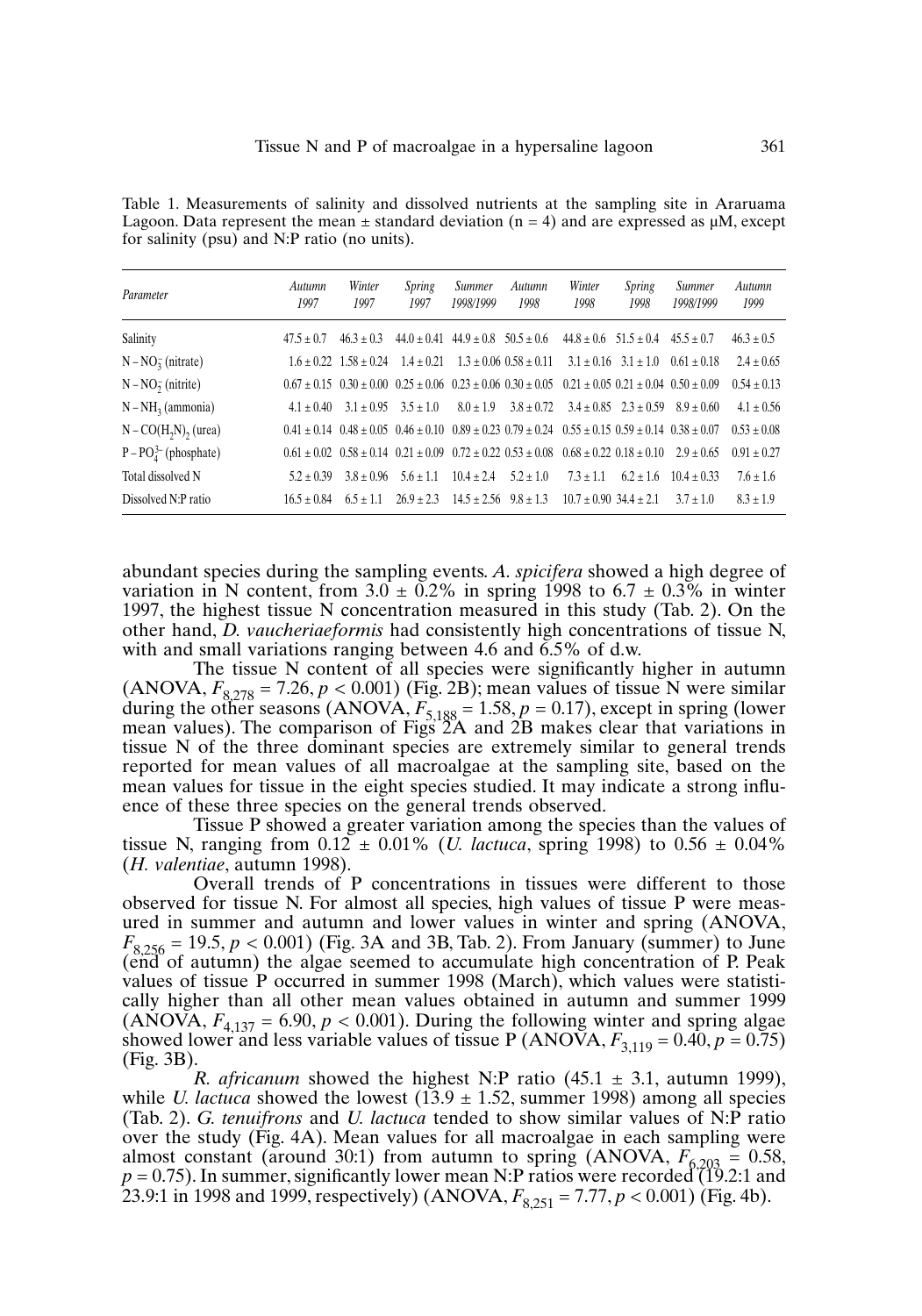

Fig. 2. Seasonal fluctuations in the content of nitrogen of *Gracilariopsis tenuifrons*, *Hypnea valentiae*, and *Ulva lactuca* (A), and mean values of N in the tissues of all macroalgae (B) collected in nine seasonal sampling in the field. Data are expressed as percentage of the dry weight (d.w.). In (A) each point represents the mean of four to six replicates  $\pm$  standard deviation ( $4 \le n \le 6$ ). In (B) each bar represents the mean of 32 to 44 measurements  $\pm$  standard deviation (32  $\leq$  n  $\leq$  44).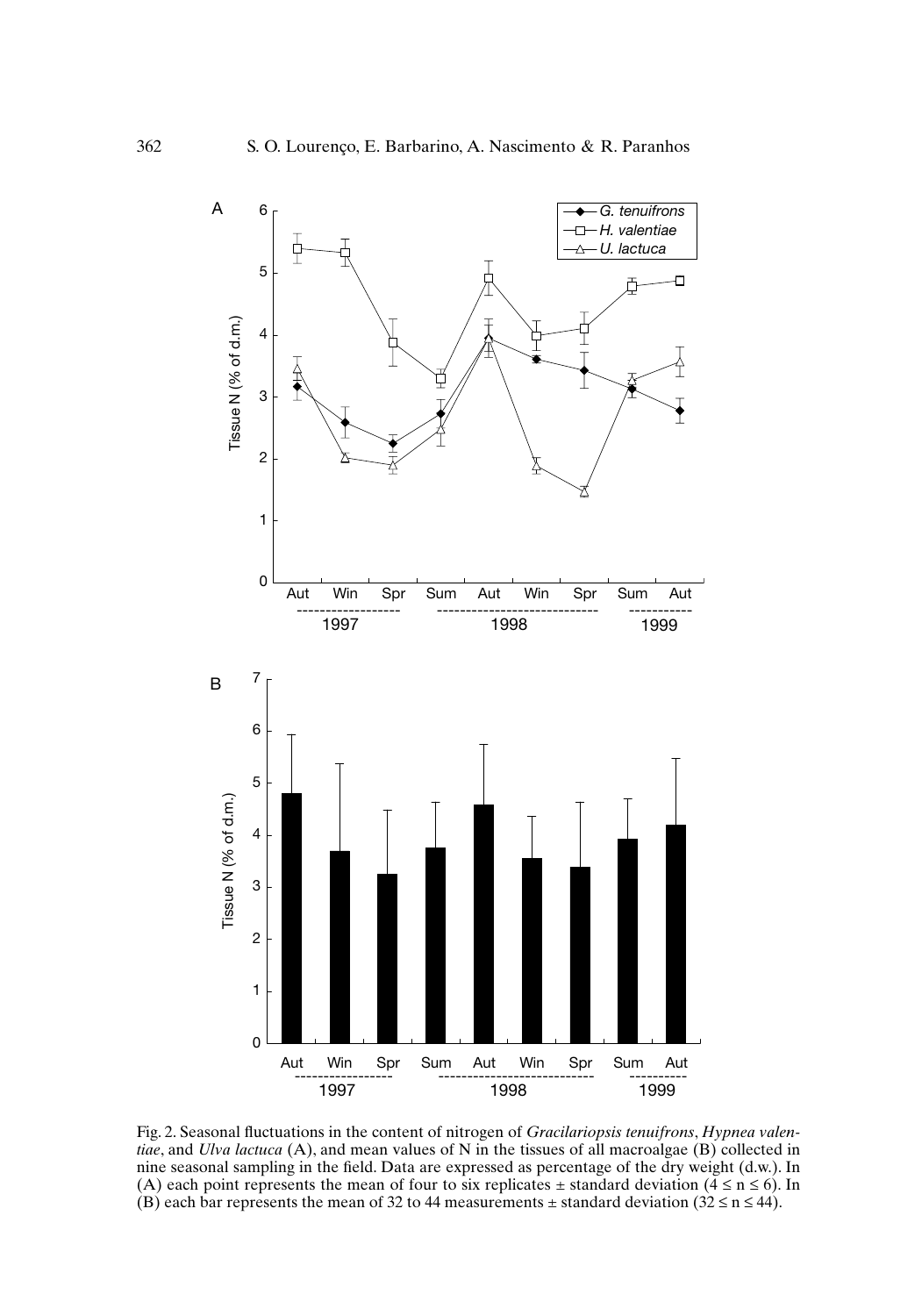Table 2. Maximum and minimum values of tissue N, P and N:P atomic ratio of eight species of macroalgae from Araruama Lagoon, in nine seasonal sampling. Tissue N and P are expressed as percentage of the dry weight, except for N:P atomic ratio (no units). Data represent the mean of four determinations  $\pm$  standard deviation (n = 4).

|                     |               | Tissue N      |                 | Tissue P        | Tissue N:P     |                |  |
|---------------------|---------------|---------------|-----------------|-----------------|----------------|----------------|--|
|                     | Maximum       | Minimum       | <b>Maximum</b>  | Minimum         | <b>Maximum</b> | Minimum        |  |
| A. spicifera        | $6.7 \pm 0.3$ | $3.0 \pm 0.2$ | $0.44 \pm 0.04$ | $0.26 \pm 0.03$ | $44.6 + 4.0$   | $22.2 \pm 2.3$ |  |
|                     | Winter        | Spring        | Summer          | Spring          | Spring         | Spring         |  |
|                     | 1997          | 1998          | 1997/1998       | 1997            | 1997           | 1998           |  |
| C. crassa           | $3.8 + 0.2$   | $2.4 \pm 0.3$ | $0.47 \pm 0.04$ | $0.15 \pm 0.02$ | $36.6 + 3.8$   | $17.8 + 1.4$   |  |
|                     | Autumn        | Spring        | Autumn          | Spring          | Spring         | Autumn         |  |
|                     | 1999          | 1997          | 1999            | 1997            | 1997           | 1999           |  |
| D. vaucheriaeformis | $6.5 \pm 0.4$ | $4.6 \pm 0.6$ | $0.49 \pm 0.03$ | $0.32 + 0.04$   | $41.4 \pm 3.7$ | $22.0 \pm 1.8$ |  |
|                     | Autumn        | Winter        | Summer          | Autumn          | Autumn         | Summer         |  |
|                     | 1997          | 1998          | 1997/1998       | 1999            | 1999           | 1997/1998      |  |
| G. cervicornis      | $5.8 \pm 0.3$ | $2.7 \pm 0.2$ | $0.36 \pm 0.01$ | $0.24 + 0.01$   | $41.5 + 2.3$   | $20.4 \pm 2.9$ |  |
|                     | Autumn        | Winter        | Autumn          | Winter          | Spring         | Winter         |  |
|                     | 1999          | 1997          | 1997            | 1998            | 1998           | 1997           |  |
| G. tenuifrons       | $3.9 \pm 0.3$ | $2.2 \pm 0.1$ | $0.41 \pm 0.04$ | $0.17 \pm 0.02$ | $36.4 \pm 3.1$ | $14.8 \pm 1.8$ |  |
|                     | Autumn        | Spring        | Summer          | Winter          | Spring         | Summer         |  |
|                     | 1998          | 1997          | 1997/1998       | 1997            | 1998           | 1997/1998      |  |
| H. valentiae        | $5.4 \pm 0.2$ | $4.0 \pm 0.2$ | $0.56 + 0.04$   | $0.27 + 0.02$   | $42.6 + 4.0$   | $19.3 \pm 0.4$ |  |
|                     | Autumn        | Winter        | Autumn          | Spring          | Spring         | Autumn         |  |
|                     | 1997          | 1998          | 1998            | 1998            | 1997           | 1998           |  |
| R. africanum        | $4.5 \pm 0.1$ | $3.1 \pm 0.3$ | $0.47 + 0.04$   | $0.18 + 0.02$   | $45.1 + 3.1$   | $18.2 \pm 1.7$ |  |
|                     | Autumn        | Spring        | Summer          | Spring          | Autumn         | Summer         |  |
|                     | 1988          | 1998          | 1998/1999       | 1998            | 1999           | 1999           |  |
| U. lactuca          | $3.6 \pm 0.2$ | $1.9 \pm 0.1$ | $0.32 \pm 0.03$ | $0.12 \pm 0.01$ | $32.4 \pm 1.8$ | $13.9 \pm 1.2$ |  |
|                     | Autumn        | Spring        | Summer          | Spring          | Autumn         | Summer         |  |
|                     | 1999          | 1997          | 1998/1999       | 1998            | 1999           | 1997/1998      |  |

#### **DISCUSSION**

The variation in salinity measured throughout this study (from 44.0 to 51.5 psu) shows the strong influence of the sea on the sampling site and possibly the relationships between the time of sampling and the tidal movements. Sea water (salinity ca. 35) enters through Itajuru Channel at high tide, and mixes with the high-salinity waters of the Araruama Lagoon in the area of the sampling site, accounting for lower local salinity. Inner parts of the Lagoon (Fig. 1) are weakly affected by seawater. On the other hand, at low tides the water moves from the inner parts of the Lagoon to the sea, and the water near the sampling site tend to show higher salinity. As the nine sampling events occurred in different moments of the tidal regime, variations in the salinity result from the balance between the seawater and the lagoon's water.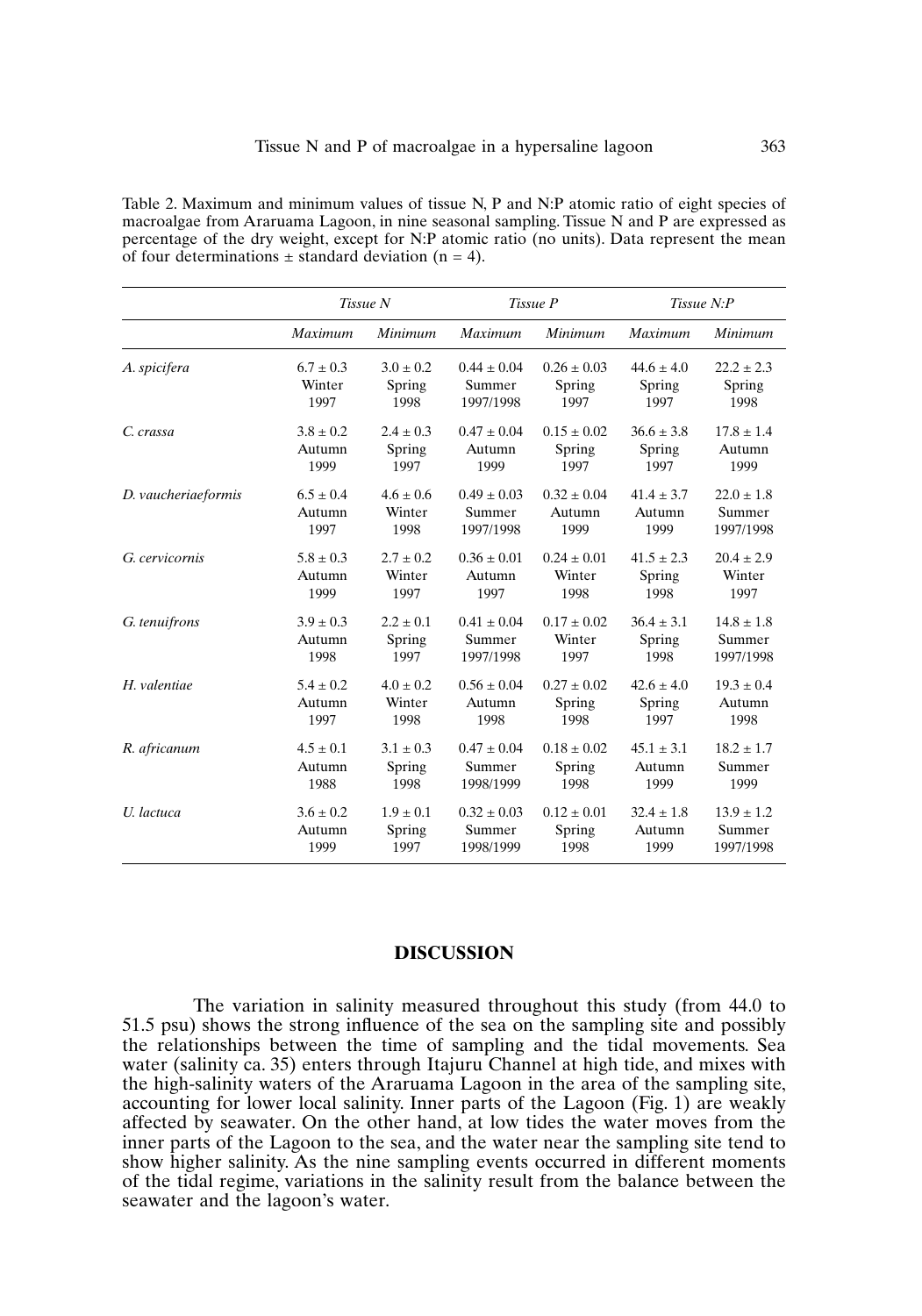

Fig. 3. Seasonal fluctuations in the content of phosphorus of *Gracilariopsis tenuifrons*, *Hypnea valentiae*, and *Ulva lactuca* (A), and mean values of P in the tissues of all macroalgae (B) collected in nine seasonal sampling in the field. Data are expressed as percentage of the dry weight (d.w.). In (A) each point represents the mean of four to six replicates  $\pm$  standard deviation (4  $\leq$  n  $\leq$  6). In (B) each bar represents the mean of 32 to 44 measurements  $\pm$  standard deviation (32  $\leq$  n  $\leq$  44).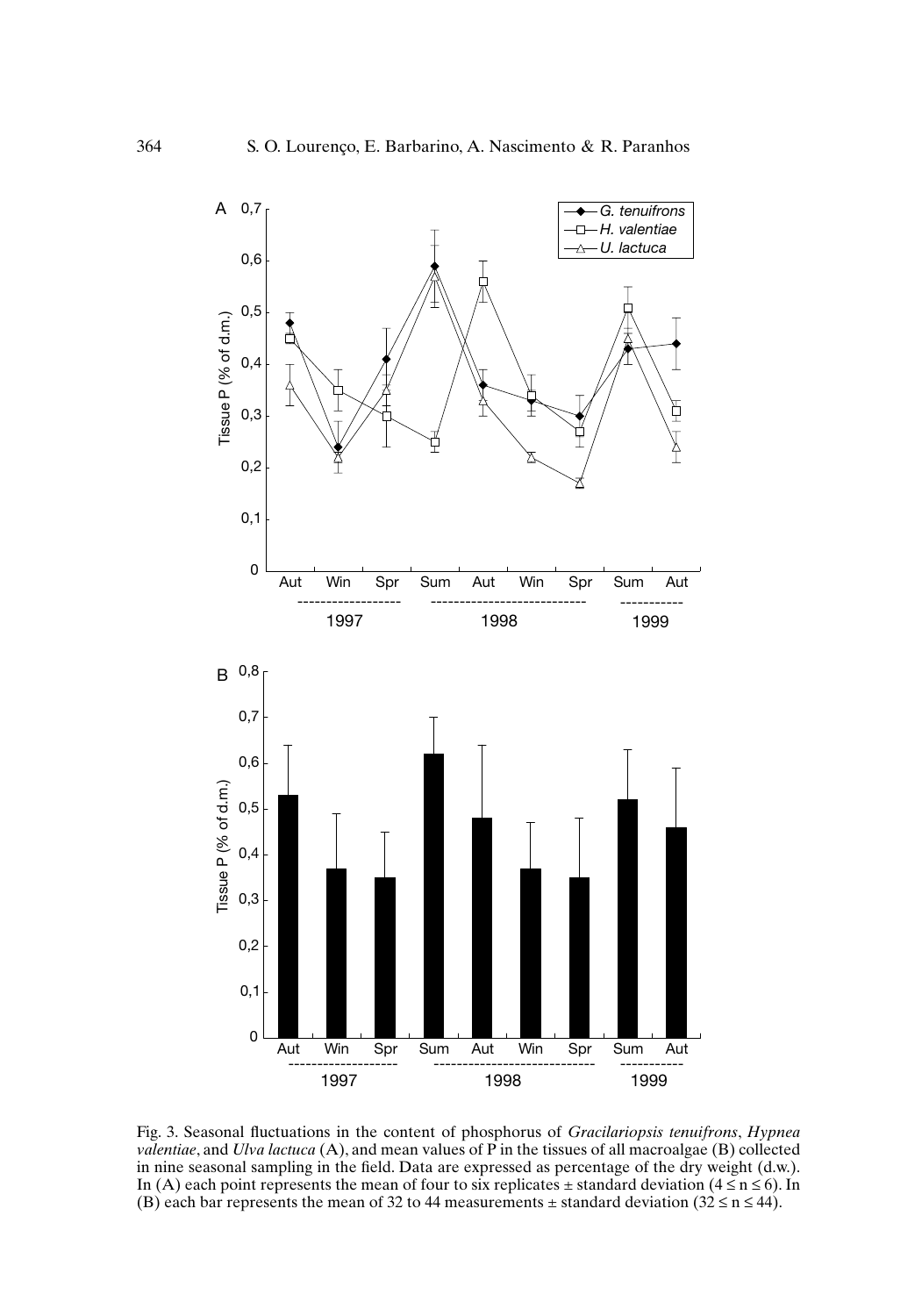

Fig. 4. Seasonal fluctuations in N:P ratio of *Gracilariopsis tenuifrons*, *Hypnea valentiae*, and *Ulva lactuca* (A), and mean values of N:P ratio in the tissues of all macroalgae (B) collected in nine seasonal sampling in the field. In (A) each point represents the mean of four to six replicates  $\pm$  standard deviation (4  $\leq$  n  $\leq$  6). In (B) Each bar represents the mean of 32 to 44 measurements  $\pm$  standard deviation (32  $\leq$  n  $\leq$  44).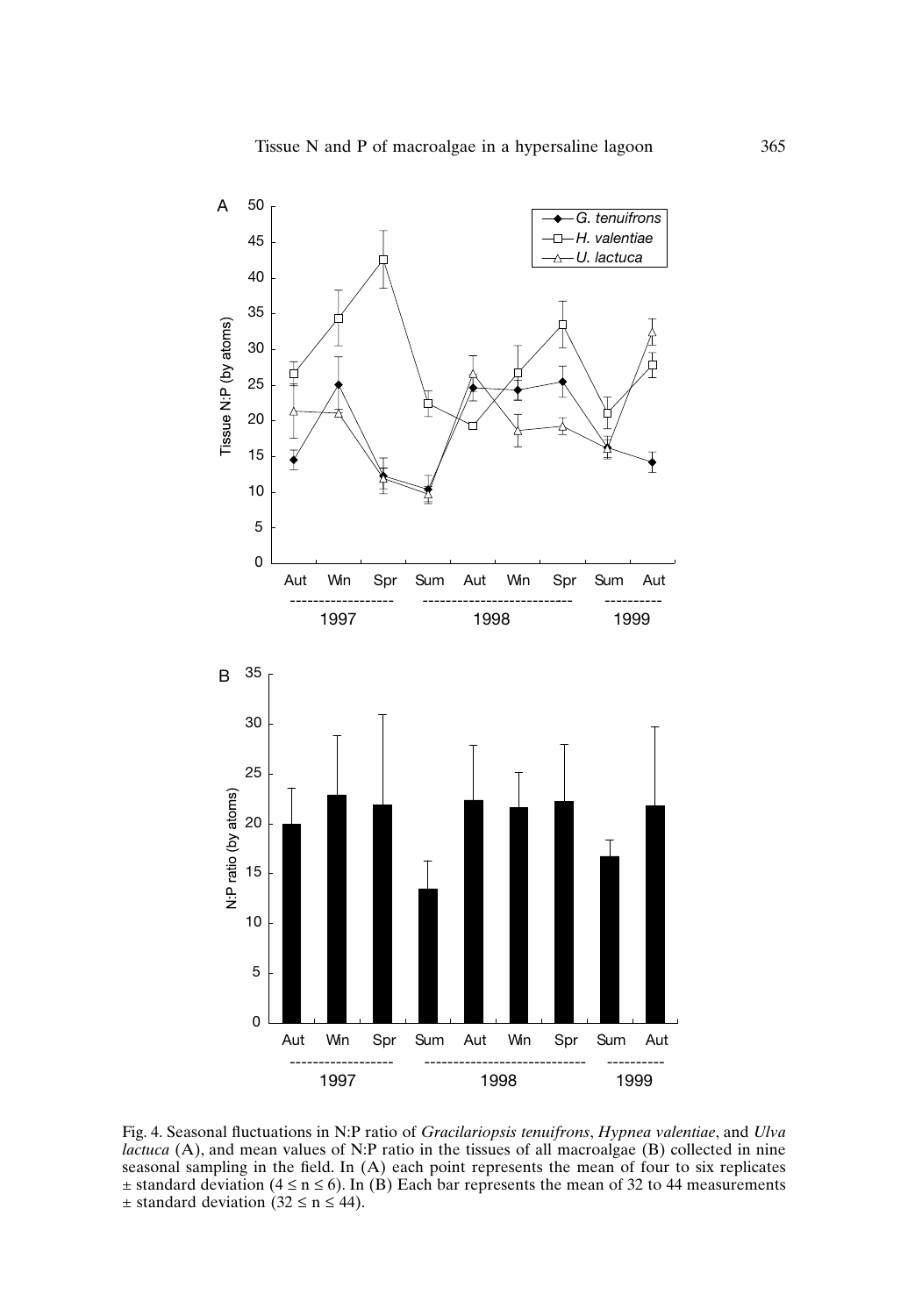Variations of nutrient concentration in water show that the environment may be classified as an oligotrophic to mesotrophic system, confirming the comprehensive previous study of Knoppers (1994). However, in the context of the current study results of dissolved nutrients should be considered with caution, since they only reflect the concentrations measured during the sampling of the macroalgae, and not the actual nutrient regime at the sampling site. In any case, the dissolved nutrients were detected at low to medium concentrations throughout the year, and our data show that an important enrichment of phosphorus and ammonia occurs at the sampling site during summer. An evaluation of the data on ammonia and phosphate indicate that summer represents an anomalous period, since those components attained the highest concentrations. This trend may be related to the impact of tourism in the region during part of the year, from December to March (austral summer) since most part of the local wastewater is drained to the lagoon without treatment.

The algae at the sampling site showed high contents of tissue nitrogen and phosphorus (see Wheeler & Björnsäter, 1992; Peckol *et al.*, 1994), which might be a response to high nutrient availability in the environment. As the data for dissolved nutrients show values which are predominantly low (except for ammonia and phosphate in summer), this suggests that the algae take up nutrients quickly. This seasonal input of dissolved nutrients in water in summer has an important impact on the trends of variation in tissue N, P and N:P ratio of the macroalgae, affecting the algae in summer and in the following season, autumn. Spring, when the increase in input of nutrients in water is just starting, was identified as the period of minimum levels of tissue N and P in macroalgae. Large amounts of ammonia and phosphate enter in the system during summer, and these nutrients may be taken up and assimilated by the macroalgae. Since algae show low percentages of tissue nutrients in late spring, a progressive increase of tissue nutrients during summer seems to occur. As a result the species show higher values of tissue nutrients at the end of the season (mainly for phosphorus), when the measurements were performed.

In the case of hypersaline systems, the water turnover time is comparatively long, which in turn leads to deteriorating water quality in response to even modest pollution loading. Araruama Lagoon, connected to the coastal ocean via a single channel, shows a flushing half-life that measures 83.5 days, considerably longer than for other coastal lagoons (Kjerfve *et al.*, 1996). In other words, inputs of pollution may affect the organisms for long periods, since the water exchange is extremely slow in Ararauama lagoon.

In environments such as Araruama Lagoon, primary production tends to be limited due the control of phosphorus by reactions with calcium carbonate, especially at the sediment-water interface (Knoppers *et al.*, 1996). In contrast, nitrogen may be abundant. The components of the microalgal mats are predominantly cyanobacteria (Baeta Neves, 1983), organisms that present high tolerance to environmental variations. This may explain the competitive advantage of the microphytobenthos over the macroscopic algae of the Lagoon as primary producers, preventing macroalgal blooms such as in other coastal systems (Valiela *et al.*, 1997; Pihl *et al.*, 1999; Naldi & Viaroli, 2002). As a consequence, a proliferation of seaweeds would be unlikely to happen due to competition with microphytobenthic species.

Except for *U. lactuca* in three measurements, all macroalgae showed values for tissue nitrogen higher than 2% of d.w., the critical N level for maximum growth according to Hanisak (1979). These finding may suggest that, even considering the competition for nitrogen with microphytobenthos and phytoplankton,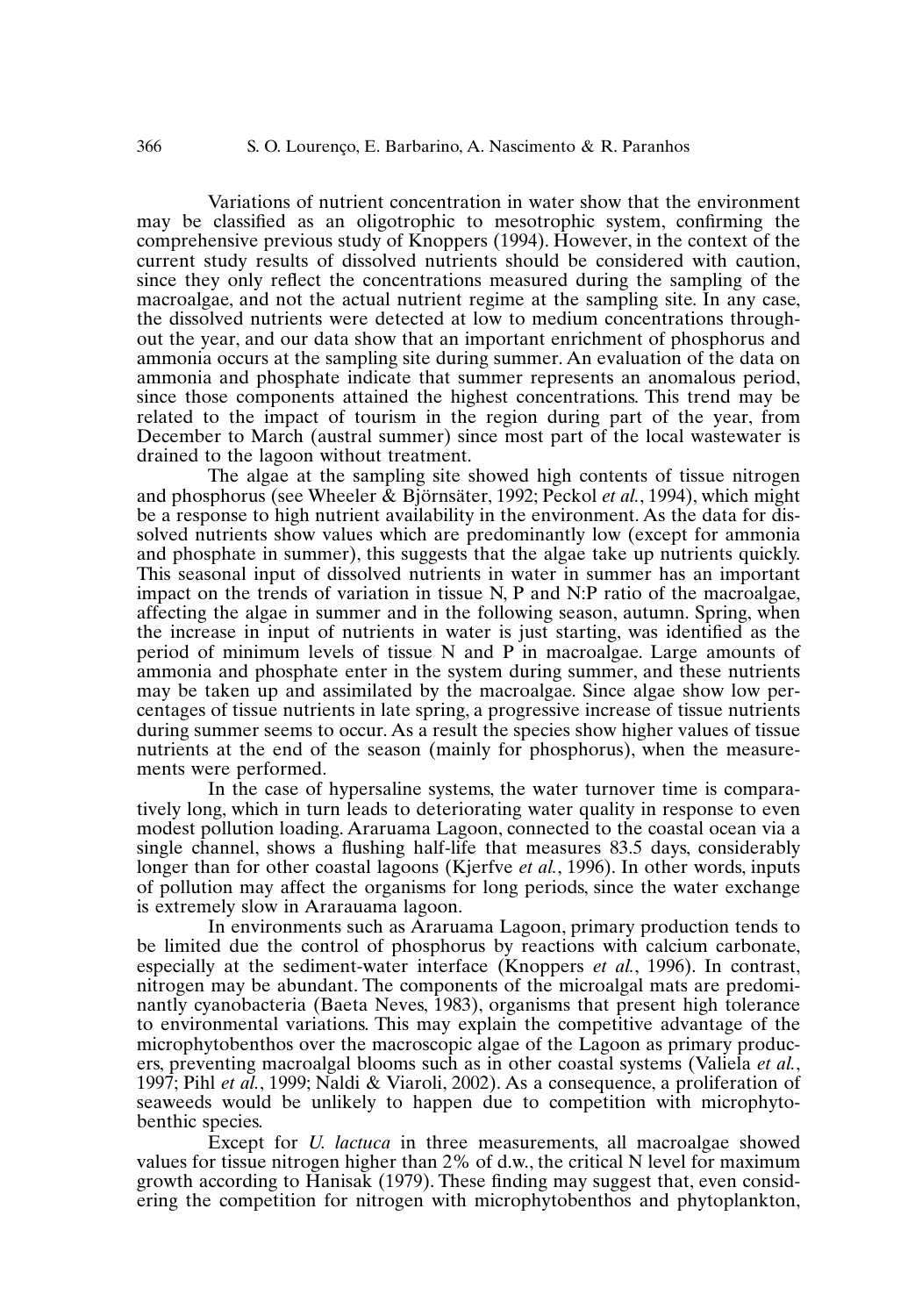the nitrogen availability is enough to provide algae with high concentrations of this element. Thus, considering  $\overline{N}$  content, all species would be in good condition for growth throughout most of the year. As the plants do not grow constantly during the year (Lavrado *et al.*, unpublished data) other factors may play a key role in the control of growth. Despite the climatic stability of tropical environments, higher temperatures and excessive light in summer seem to play an important role in triggering a biomass decline during hot months in Araruama Lagoon. As a consequence, decomposition of algal tissues is common in the Lagoon, such as demonstrated by Menéndez *et al.* (2001) in a shallow Mediterranean coastal lagoon in the summer. Another hypothesis may be related to the actual critical level of nitrogen to the macroalgae in the Brazilian tropical environments. In a directly related study, Lourenço *et al.* (unpublished data) found that the mean values for 50 species of macroalgae from oligotrophic sites and an upwelling area are always higher than 2% d.w. (including data measured in calcareous algae in the final mean values for the environments) over the year, with few exceptions.

The study performed by Atkinson & Smith (1983) gives important data on the C:N:P composition of benthic plants over the world, but it does not show values for concentration of N and P in the tissue (only the atomic ratios). In addition, there is no information about the season in which each sampling was performed, as well as the maximum and minimum values recorded, making it difficult to compare results. Regarding our data for N:P ratio, there is a relative disagreement with those authors; our highest results for *A. spicifera* and *U. lactuca* represent similar (but lower, in several observations) measurements to those reported by Atkinson & Smith (1983) for *A. spicifera* (N:P = 38:1; from Hawaii) and *Ulva* sp.  $(N:P = 35:1$ ; from Rhode Island); other results show greater disagreements. On the other hand, our data for N:P ratio can easily be compared with data from studies that measure seasonal fluctuations in N:P ratio. This assessment indicates that our data for N:P ratio may vary in a similar way if compared with data determined for species from temperate and subtropical environments, despite differences in the species composition. For instance, we found, for *U. lactuca*, similar seasonal ranges of variation to those presented by Wheeler & Björnsäter (1992) for common species of Oregon coastal waters (*Enteromorpha intestinalis*, *Ulva fenestrata*, from 10.1:1 to 30.1:1), Peckol *et al.* (1994) for the green alga *Cladophora vagabunda* (from 20:1 to 36:1), and Flores-Moya *et al.* (1995) for the brown alga *Phyllariopsis purpurascens* (from 14:1 to 40:1). However, our results were lower than the mean values of tissue N:P presented by Sfriso & Marcomini (1999) for *Ulva rigida* in two different sites of Venice Lagoon (50:1 and 72:1, respectively). The divergences among results are probably related to phosphorus determinations rather than N analysis. Low stability of phosphorus in acid medium after digestion may lead to underestimation of P content, and as a consequence establish higher N:P ratios. In order to prevent this analytical problem, chemical reaction should be performed as soon as possible after acid digestion.

According to the Björnsäter & Wheeler (1990) classification of nutrient status of macroalgae based on N:P ratio of tissues, a N:P ratio  $\lt$  16 indicates N-limitation; a N:P ratio  $16 - 24$  indicates N-sufficiency and P-sufficiency – i.e. no limitation, and a  $N: P > 24$  indicates P-limitation. Applying this classification to our data we could conclude that the macroalgal community in the sampling site is permanently N-sufficient, with few exceptions. However, this classification must be considered with caution, because the ranges may not be suitable for macroalgae from tropical environments such as Araruama Lagoon. Further investigations are needed to test the suitability of that classification for tropical environments.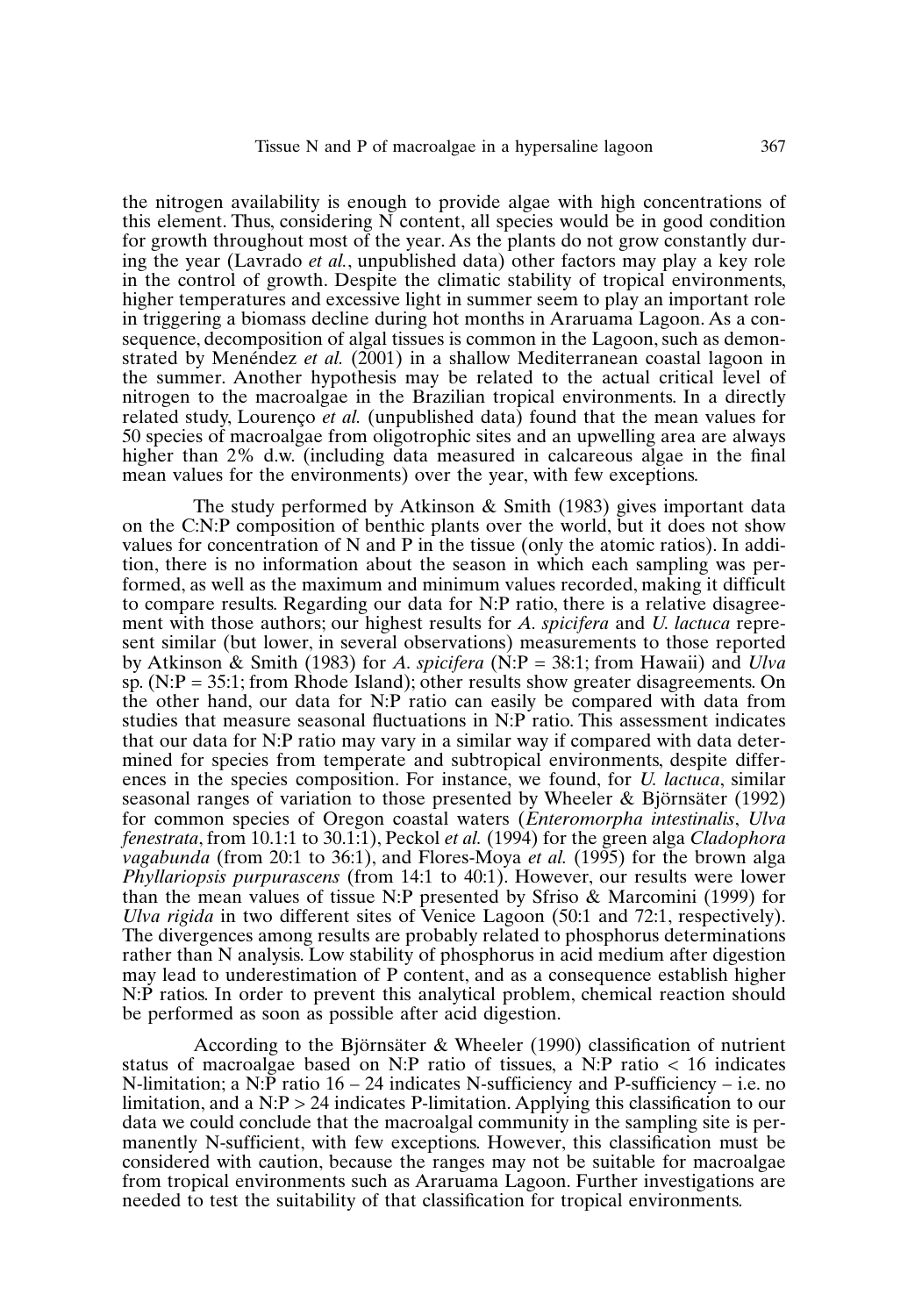The macroalgae are apparently almost permanently P-deficient, except in summer when the levels of tissue P attain the highest concentrations, probably related to the input of domestic wastewater, which includes a great amount of phosphorus-containing substances such as detergents. On the other hand, the turnover of P is very high, and there may be a continuous availability of P to the algae, which may be quickly taken up. Data of N:P ratios should be evaluated with care, since raw measurements of tissue N and P must also be interpreted. For example, the mean N:P ratio measured in summer was lower than 16:1 in 1998  $(13.5:1)$ , and near 16:1 in 1999 (16.7:1) (Fig. 3C). The mean value for tissue N was similar in the two seasons (3.7 and 3.9 of the d.w., respectively), and the variations in tissue N:P were affected mainly by the differences in tissue P. The overall mean values for tissue nitrogen and phosphorus in all algae collected of the Lagoon during the nine sampling are  $3.88 \pm 1.27$  and  $0.31 \pm 0.10$  % of d.w. (n = 285), respectively. This mean value for tissue P is not actually a low level of phosphorus, and it is higher than many other algae / study areas elsewhere (See Wheeler & Björnsäter 1992; Peckol *et al.* 1994). The high mean overall N:P ratio observed in Araruama Lagoon (29.3  $\pm$  9.3, n = 285) is strongly affected by the elevated concentrations of nitrogen.

Macroalgae live in special conditions in the Lagoon.The lack of hard substrates selects for species capable of floating permanently (e.g. *U. lactuca*), being partially buried in sediment (e.g. *C. crassa*, *G. cervicornis* and *G. tenuifrons*) or to tumbling on the bottom under water movement (e.g. *H. valentiae* and *R. africanum*). Except for *C. crassa* all these species may be found in large biomass in (at least) part of the year, and it may indicate high adaptation to those special ways of life. Relatively few of the abundant macroalgal species found in southeast Brazil are capable of living under these unfavourable conditions. In addition, the high variation in salinity constitutes an extremely selective factor. However, part of the Lagoon's species lives in conditions similar to those found in the sea, such as *A. spicifera* and *D. vaucheriaeformis*. These species are not found in large biomass, but they are always attached to rocks, almost restricted to the Itajuru Channel area, the part of the Lagoon that receives maximum influence of the sea.

The finding that in autumn algae shows the highest contents of tissue N and the second peak of tissue P agrees with the results of Knoppers *et al.* (1996) on the Lagoon's primary production. Those authors found that in autumn benthic primary production is two-fold higher than in spring. Our data, indicating high contents of tissue N and P in macroalgae in autumn, suggest the possibility of higher macroalgal primary productivity in that season. We hypothesise that primary producers are drastically affected by excessive light and high temperatures in part of the spring and in the summer. This could initiate losses of tissue and nutrients to the environment due to the decomposition process (Hanisak, 1993; Menéndez *et al.*, 2001). In autumn, temperature and light do not seem to cause a strong disturbance to the algae. It is possible that phosphorus is available in the water in high concentrations during early autumn (due the summer input) and may provide favourable conditions for growth. This means that the nutrient enrichment recorded in summer affects the chemical characteristics of the macroalgae in autumn.

Environmental variations are reported as small in tropical systems. Our results indicate that, despite the climatic stability in the environment studied, large fluctuations in N, P and N:P ratio occur in the macroalgae, comparable to those reported to temperate regions. These changes seem to be linked to the nutrient input, as well as the fluctuations in the high levels of salinity. In conclusion, we rejected our initial hypothesis and demonstrated that significant fluctuations in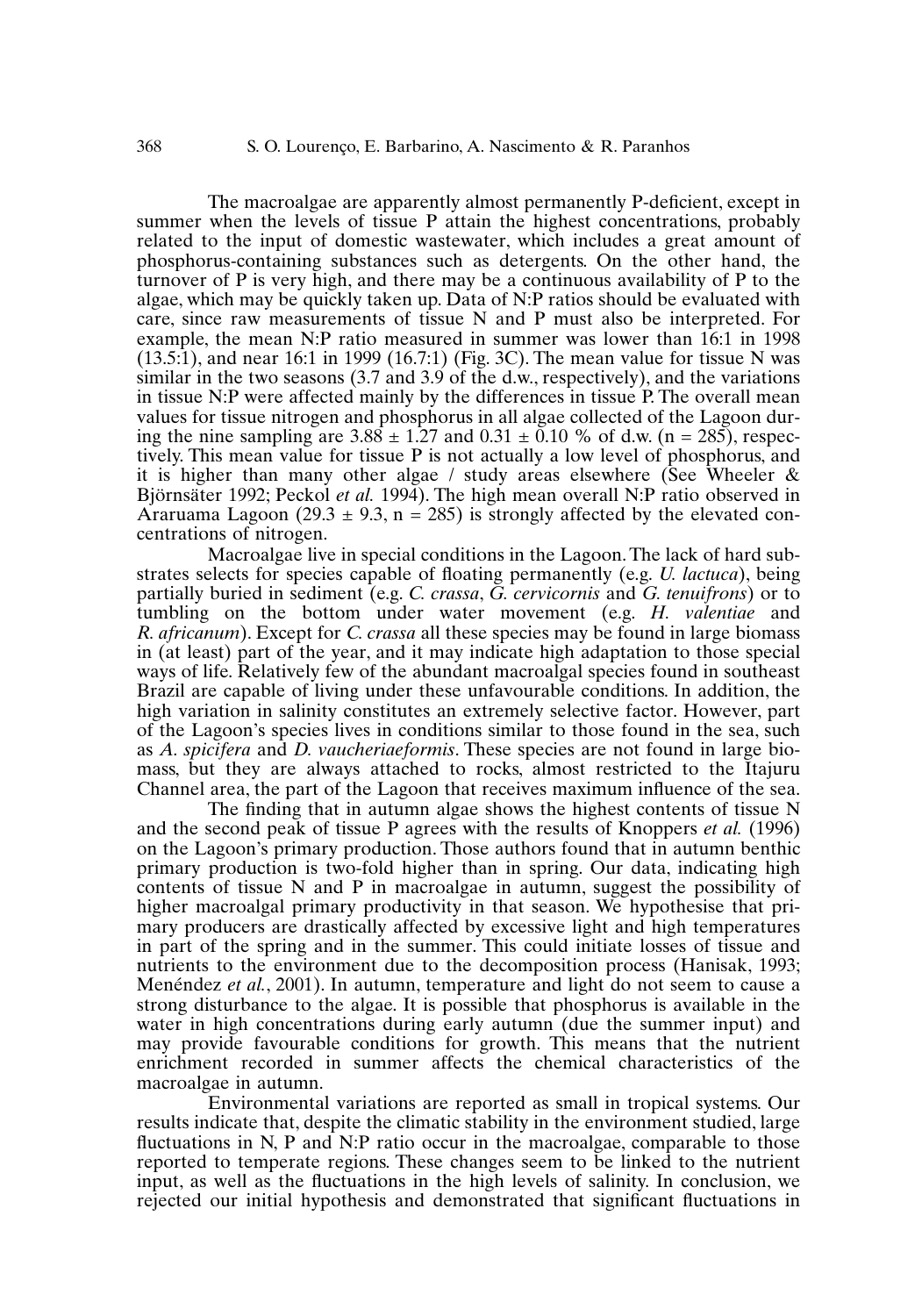tissue N and P occur in the seaweeds of the site studied. These fluctuations are comparable in magnitude to those reported for seaweeds of temperate environments, although they are generated by different factors (e.g. nutrient and temperature in temperate environments, anthropogenic loads of nutrients and salinity in Araruama Lagoon). We are currently evaluating the tissue N and P composition of many other marine species of Brazil. New results will be available soon and could contribute to the understanding of the nutrient metabolism of tropical seaweeds.

**Acknowledgements**. We are indebted to FAPERJ (Foundation for Research Support of Rio de Janeiro State, grant E-26.170.283/97) for the financial support to this study. A special acknowledgement is due to Dr Yocie Yoneshigue-Valentin (Universidade Federal do Rio de Janeiro) for offering us laboratory facilities, field support for performing this study, and for the identification of part of the samples. We also acknowledge Dr Maria A. Esquibel, Dr Celso Lage and Dr Anaize B. Henriques for offering us laboratory facilities. The authors are grateful to MSc André Taouil, BSc Daniela Gabriel, MSc Lisia M.S. Gestinari, MSc Isolda C. Bravin, Dr Carlos J. David, BSc José Carlos F. Gomes Filho, BSc Gerson N. Oliveira, MSc Joel C. De-Paula, and MSc Valéria Cassano their assistance in the field.We also thank L.M.S.G., J.C.De-P. and V.C. for their assistance in the identification of the species. Thanks are due to Dr Roberto C. Villaça (Universidade Federal Fluminense) for his French translation of the abstract. S.O.L. acknowledges CNPq (National Council for the Development of Science and Technology) that provided him individual research fellowships (grants 301.636/96-6 and 350.033/02-1).

## **REFERENCES**

- ATKINSON M.J. & SMITH S.V., 1983 C:N:P ratios of benthic marine plants. *Limnology and Oceanography* 28: 568-574.
- BAETA NEVES M.H.C., 1983 Flora ficológica da lagoa hipersalina de Araruama (Estado do Rio de Janeiro – Brasil) 2. Cyanophyceae. *Instituto de Pesquisas da Marinha* 149: 1-18.
- BJÖRNSÄTER B.R. & WHEELER P.A., 1990 Effect of nitrogen and phosphorus supply on growth and tissue composition of *Ulva fenestrata* and *Enteromorpha intestinalis* (Ulvales, Chlorophyta). *Journal of Phycology* 26: 603-611.
- DUKE C.S., LITAKER W. & RAMUS J. 1989 Effect of temperature on nitrogen-limited growth rate and chemical composition of *Ulva curvata* (Ulvales: Chlorophyta). *Marine Biology* 100:143-150.
- FLORES-MOYA A., FERNÁNDEZ J.A. & NIELL F.X., 1995 Seasonal variations of photosynthetic pigments, total C, N, and P content, and photosynthesis in *Phyllariopsis purpurascens* (Phaeophyta) from the Strait of Gibraltar. *Journal of Phycology* 31: 867-874.
- FONG P., BOYER K.E. & ZEDLER J.B., 1998 Developing an indicator of nutrient enrichment in coastal estuaries and lagoons using tissue nitrogen content of the opportunistic alga, *Enteromorpha intestinalis* (L.) Link. *Journal of Experimental Marine Biology and Ecology* 231: 63-79.
- FONG P., FOIN T.C., ZEDLER J.B. & DONOHOE R.M., 1994 A simulation model of lagoon algal communities based on competition for nitrogen and internal storage. *Ecological Monographs* 64: 225-247.
- FONG P., KAMER K., BOYER K.E. & BOYLE K.A., 2001 Nutrient content of macroalgae with different morphologies may indicate sources of nutrients for tropical marine systems. *Marine Ecology Progress Series* 220: 137-52.
- FONG P., ZEDLER J.B. & DONOHOE R.M., 1993 Nitrogen vs. Phosphorus limitation of algal biomass in shallow coastal lagoons. *Limnology and Oceanography* 38: 906-923.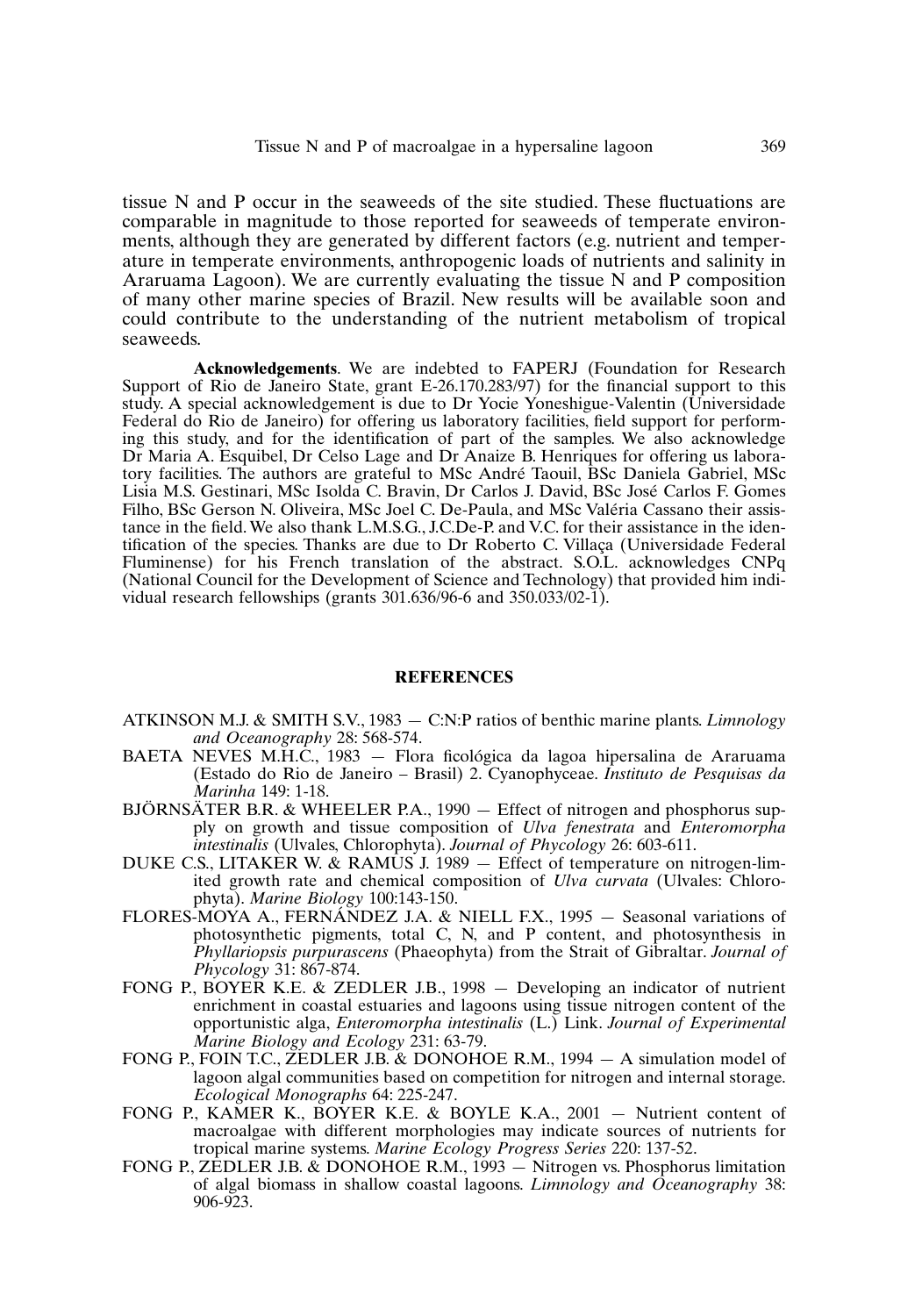- FUJITA R.M., 1985 The role of nitrogen status in regulation transient ammonium uptake and nitrogen storage by macroalgae. *Journal of Experimental Marine Biology and Ecology* 92: 283-301.
- GRASSHOFF K., EHRHARDT M. & KREMLING K., 1983 *Methods of Seawater Analysis.* 2nd revised and extended ed. Weinheim, Verlag Chemie, 419 p.
- HACH C.C., BOWDEN B.K., KOPELOVE A.B. & BRAYTON S.T., 1987 More powerful peroxide Kjeldahl digestion method. *Journal of the Association of Official Analytical Chemists* 70: 783-787.
- HANISAK M.D., 1979 Nitrogen limitation of *Codium fragile* ssp. *tomentosoides* as determined by tissue analysis. *Marine Biology* 50: 333-337.
- HANISAK M.D., 1993 Nitrogen release from decomposing seaweeds: species and temperature effects. *Journal of Applied Phycology* 5:175-181.
- KJERFVE B., SCHETTINI C.A.F., KNOPPERS B.A., LESSA G. & FERREIRA H.O., 1996 — Hydrology and salt balance in a large, hypersaline coastal lagoon: Lagoa de Araruama, Brazil. *Estuarine, Coastal and Shelf Science* 42: 701-725.
- KNOPPERS B. 1994 Aquatic primary production in coastal lagoons. *In:* Kjerfve, B. (ed.) *Coastal lagoon process*. Amsterdam, Elsevier, pp. 243-286.
- KNOPPERS B., DE SOUZA W.F.L., DE SOUZA M.F.L., GONZALEZ RODRIGUEZ E., VIANA E.F. DA C. & VIANNA A.R.,  $1996 - In$  *situ* measurements of benthic primary production, respiration and nutrient fluxes in a hypersaline coastal lagoon of SE Brazil. *Revista Brasileira de Oceanografia* 44: 153-163.
- LAPOINTE B.E. & DUKE C.S., 1984 Biochemical strategies for growth of *Gracilaria tikvahiae* (Rhodophyta) in relation to light intensity and nitrogen availability. *Journal of Phycology* 20: 488-495.
- MENÉNDEZ M., MARTÍNEZ M. & COMÍN F.A., 2001 A comparative study of the effect of pH and inorganic carbon resources on the photosynthesis of three floating macroalgae species of a Mediterranean coastal lagoon. *Journal of Experimental Marine Biology and Ecology* 256: 123-136.
- NALDI M. & VIAROLI P., 2002 Nitrate uptake and storage in the seaweed *Ulva rigida* C. Agard in relation to nitrate availability and thallus nitrate content in a eutrophic coastal lagoon (Sacca di Goro, Po River Delta, Italy). *Journal of Experimental Marine Biology and Ecology* 269: 65-83.
- PARSONS T.R., MAITA Y. & LALLI C.M., 1984 *A manual of chemical and biological methods for seawater analysis*. Oxford, Pergamon Press, 173 p.
- PECKOL P., DEMEO-ANDERSEN B., RIVERS J., VALIELA I., MALDONADO M. & YATES J., 1994 — Growth, nutrient uptake capacities and tissue constituents of the macroalgae *Cladophora vagabunda* and *Gracilaria tikvahiae* related to sitespecific nitrogen loading rates. *Marine Biology* 121: 175-185.
- PIHL L., SVENSON A., MOKSNES P.-O. & WENNHAGE H., 1999  $-$  distribution of green algal mats throughout shallow soft bottoms of the Swedish Skagerrak archipelago in relation to nutrient sources and wave exposure. *Journal of Sea Research* 41: 281-294.
- REIS R.P. & YONESHIGHE-VALENTIN Y., 1996 Distribuição das macroalgas na Lagoa de Araruama, estado do Rio de Janeiro, Brasil. *Revista Brasileira de Botânica, São Paulo* 19: 77-85.
- RIVERS J.S. & PECKOL P., 1995 Interactive effects of nitrogen and dissolved inorganic carbon on photosynthesis, growth, and ammonium uptake of the macroalgae *Cladophora vagabunda* and *Gracilaria tikvahiae*. *Marine Biology* 121: 747-753.
- SFRISO A. & MARCOMINI A., 1999 Macrophyte production in a shallow coastal lagoon. Part II. Coupling with sediment, SPM and tissue carbon, nitrogen and phosphorus concentration. *Marine Environmental Research* 47:285-309.
- SCHAFFELKE B. 1999 Short-term nutrient pulses as tools to assess responses of coral reef macroalgae to enhanced nutrient availability. *Marine Ecology Progress Series* 182:305-310.
- VALIELA I., FOREMAN K., TEAL J.M., HOWES B. & AUBREY D., 1990 Transport of groundwater-borne nutrients from watersheds and their effects on coastal waters. *Biogeochemistry* 8: 177-197.